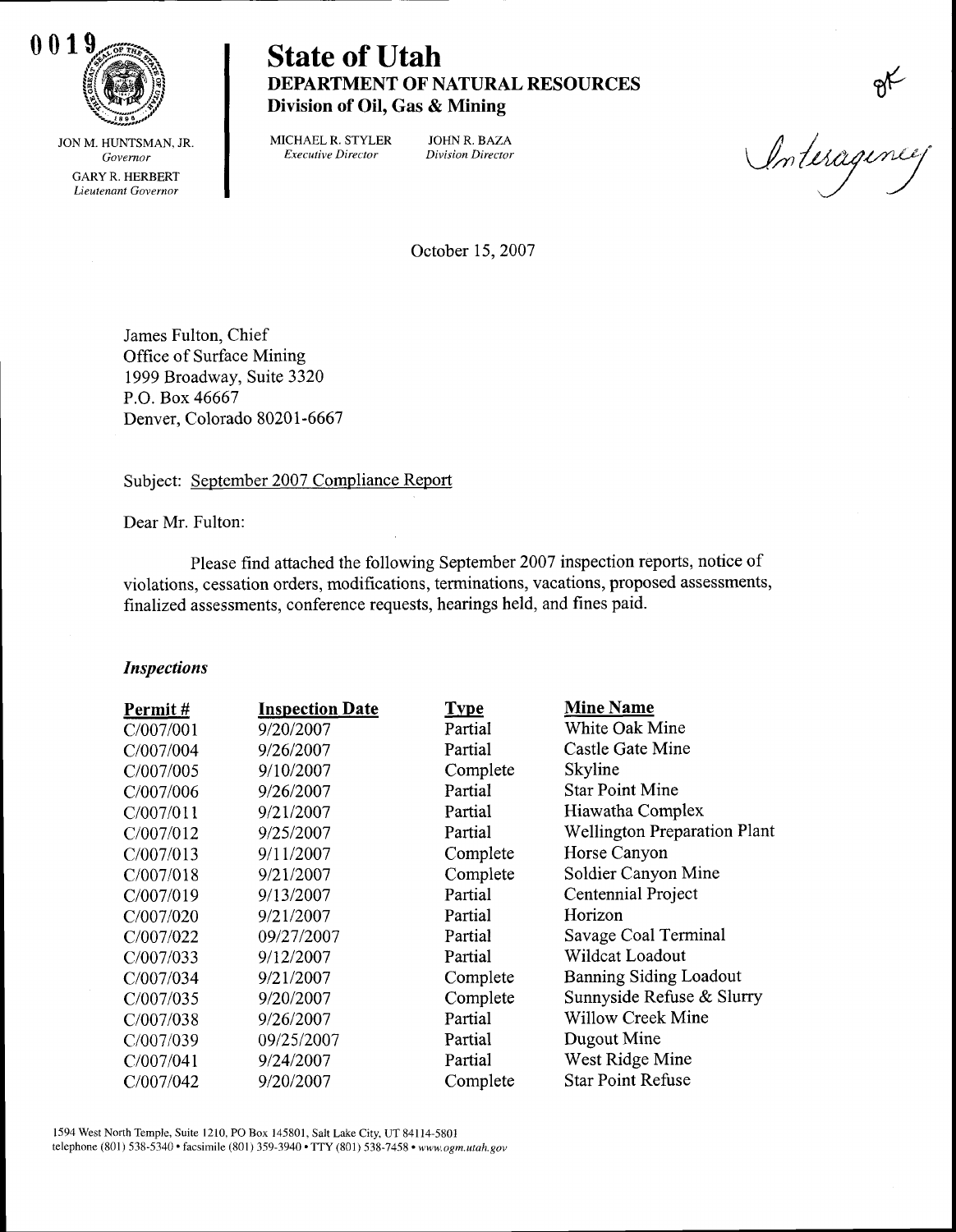Page2 October 15,2007 September OSM Compliance Report

| 9/06/2007 | Exploration | Kinney #2            |
|-----------|-------------|----------------------|
| 9/11/2007 | Partial     | Columbia             |
| 9/18/2007 | Partial     | Hidden Valley        |
| 9/11/2007 | Partial     | <b>Emery Deep</b>    |
| 9/18/2007 | Partial     | Des Bee Dove Mine    |
| 9/14/2007 | Partial     | Deer Creek Mine      |
| 9/06/2007 | Complete    | Cottonwood/Wilberg   |
| 9/18/2007 | Partial     | Bear Canyon          |
| 9/06/2007 | Complete    | Crandall Canyon Mine |
| 9/19/2007 | Partial     | Crandall Canyon Mine |
| 9/13/2007 | Complete    | <b>SUFCO Mine</b>    |
|           |             |                      |

## Notice of Violation

| Permit#   | Date Issued | NOV#   | <b>Mine Name</b>                 |
|-----------|-------------|--------|----------------------------------|
| X/007/044 | 9/05/2007   | #10013 | Columbia                         |
| X/007/044 | 9/05/2007   | #10013 | Columbia (insp statement)        |
| C/015/032 | 9/06/2007   | #10014 | Crandall Canyon                  |
| C/015/032 | 9/06/2007   | #10014 | Crandall Canyon (insp statement) |
| C/015/032 | 9/10/2007   | #10015 | Crandall Canyon                  |
| C/015/032 | 9/10/2007   | #10015 | Crandall Canyon (insp statement) |

#### NOV/CO Termination Dute

| Permit#   | Date Issued | Date Terminated | $NOV/CO \#$ | <b>Mine Name</b> |
|-----------|-------------|-----------------|-------------|------------------|
| C/007/011 | 6/20/2007   | 9/04/2007       | 10006       | Hiawatha         |
| C/015/032 | 9/06/2007   | 9/06/2007       | 10014       | Crandall Canyon  |
| C/015/032 | 9/10/2007   | 9/17/2007       | 10015       | Crandall Canyon  |

## Proposed Assessments

| Permit#   | Date Letter | <b>Date Issued</b> | NOV/CO# | <b>Mine Name</b>    |
|-----------|-------------|--------------------|---------|---------------------|
| C/007/019 | 9/18/2007   | 8/27/2007          | 10008   | Centennial Mine     |
| C/007/019 | 9/27/2007   | 8/27/2007          | 10009   | Centennial Mine     |
| C/015/025 | 9/27/2007   | 8/07/2007          | 10010   | Bear Canyon         |
| X007/044  | 9/28/2007   | 9/05/2007          | 10013   | Bronco Coal company |
| C/015/032 | 9/28/2007   | 9/6/2007           | 10014   | Crandall Canyon     |
| C/015/032 | 9/28/2007   | 9/10/2007          | 10015   | Crandall Canyon     |